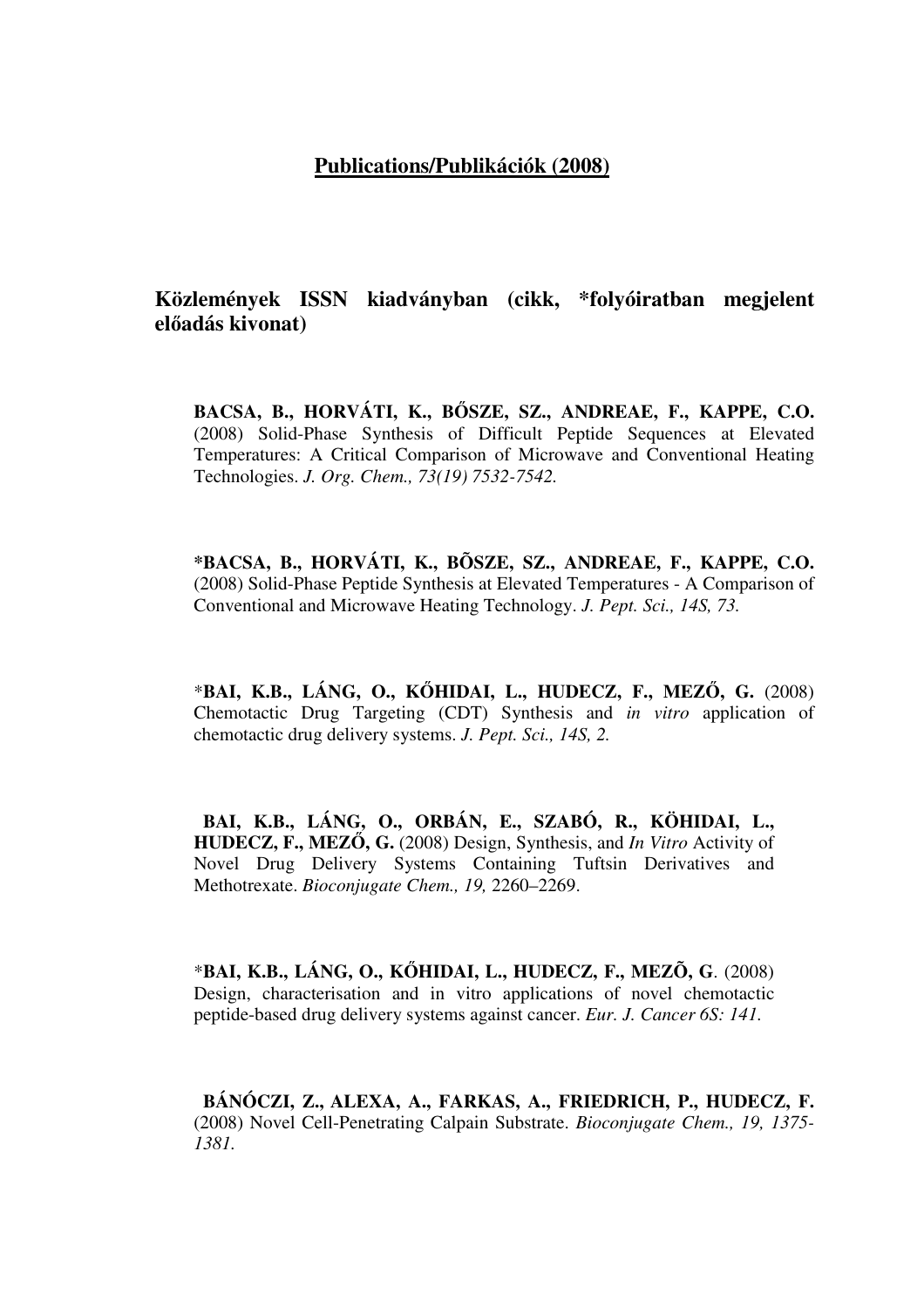**\*BÁNÓCZI, Z., FARKAS, A., ALEXA, A., TANTOS, Á., TOMPA, P., FRIEDRICH, P., HUDECZ, F.** (2008) Detection and modification of intracellular calpain activity by cell penetrating peptide conjugate. *J. Pept. Sci., 14S, 21.*

**BÁNÓCZI, Z., MEZ**Ő**, G., WINDBERG, E., URAY, K., MAJER, ZS., HUDECZ, F**. (2008) Synthesis and antibody recognition of synthetic antigens from MUC1. *J. Pept. Sci., 14, 610–616.*

**BÁNÓCZI, Z., PEREGI, B., ORBÁN, E., SZABÓ, R., HUDECZ, F.** (2008) Synthesis of daunomycin-oligoarginine conjugates and their effect on human leukemia cells (HL-60). *ARKIVOC, 140-153.*

**HORVÁTI, K., B**Ő**SZE, SZ., HUDECZ, F., MEDZIHRADSZKY-SCHWEIGER, H.** (2008) A simple method for monitoring the cysteine content in synthetic peptides**.** *J. Pept. Sci., 14, 838–844.*

**\*HORVÁTI, K., MEZ**Ő**, G., SZABÓ, N., VÈRTESSY, B., VARGA, B., GROLMUSZ, V., HUDECZ, F., B**Ő**SZE, SZ.** (2008) Peptide conjugates of new *in silico* identified drug candidates and first/second line antituberculars – design, synthesis and antimycobacterial effect. *J. Pept. Sci., 14S, 161.* 

**ILAS, J., HUDECZ, F., SÜLI-VARGHA, H., KIKELJ, D.** (2008) Peptides and pseudopeptides incorporating D-Phe-Pro-Arg and Arg-Gly-Asp lead sequences as potential antithrombotic agents. *J. Pept. Sci., 14(8), 946-953.*

**KOCSIS, L., BRUCKDORFER, T., OROSZ, GY.** (2008) The concept of internal solubilization in peptide synthesis: ethylene glycol-based protecting groups. *Tetrahedron Letters, 49, 7015–7017.*

**\*MAGYAR, A., NEER, ZS., SZARKA, E., HUDECZ, F., SÁRMAY, G.**  (2008) The role of deiminated protein antigens in the diagnosis of Rheumatoid Arthritis. *J. Pept. Sci., 14S, 135.*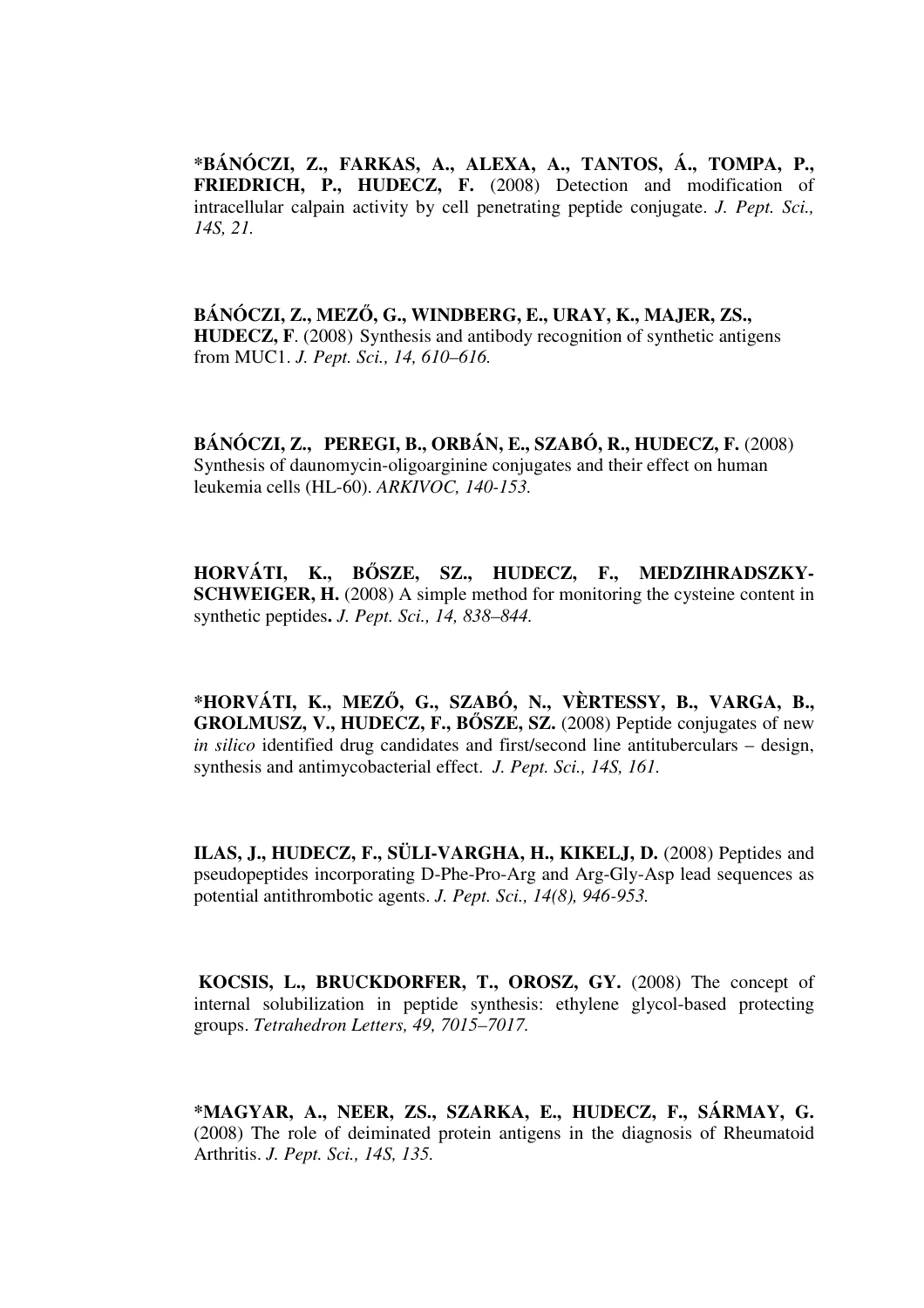**MANEA, M., KALÁSZI, A., MEZ**Ő**, G., HORVÁTI, K., BODOR, A., HORVÁTH, A., FARKAS, Ö., PERCZEL, A., PRZYBYLSKI, M., HUDECZ, F.** (2008) Antibody Recognition and Conformational Flexibility of a Plaque-Specific β-Amyloid Epitope Modulated by Non-native Peptide Flanking Regions. *J. Med. Chem., 51, 1150–1161.*

**MANEA, M., PRZYBYLSKI, M., HUDECZ, F., MEZ**Ő**, G**. (2008) Design, Structural, and Immuno-Analytical Properties of Antigenic Bioconjugates Comprising a β-Amyloid-Plaque Specific Epitope*. Biopolymers Peptide Science 90(2) 94-104.*

 **\*MANEA, M., SZABÓ, I., ORBÁN, E., B**Ő**SZE, SZ., GAÁL, D., CSÁMPAI, A., MEZ**Ő**, G.** (2008) Development of GnRH-III—antracycline conjugates as multifunctional drug delivery systems for targeted chemotherapy. *J. Pept. Sci., 14S, 116.*

**MARKÓ, K., LIGETI, M., MEZ**Ő**, G., MIHALA, N., KUTNYÁNSZKY, E., KISS, É., HUDECZ, F., MADARÁSZ, E.** (2008) A Novel Synthetic Peptide Polymer with Cyclic RGD Motifs Supports Serum-Free Attachment of Anchorage-Dependent Cells. *Bioconjugate Chem.*, *19, 1757–1766.*

**MEZ**Ő **G, MANEA M, SZABÓ I, VINCZE B, KOVÁCS M.** (2008) New derivatives of GnRH as potential anticancer therapeutic agents. *Curr. Med. Chem. 15, 2366-2379.*

\***ORBÁN, E., MIKLÁN, ZS., SCHLOSSER, G., HUDECZ, F**.(2008) The effect of covalent linkage and the number of Arg residues on the in vitro cytostatic effect and cellular uptake of daunomycin-conjugates on HepG2 and HL-60 tumour cells. *Eur. J. Cancer, 6S, 24.*

**ORBÁN, E., SZABÓ, E., LOTZ, G., KUPCSULIK, P., PÁSKA, CS., SCHAFF, ZS., KISS, A**. (2008) Different expression of occludin and ZO-1 in primary and metastatic liver tumors. *Pathol. Oncol. Res., 14(3), 299-306.*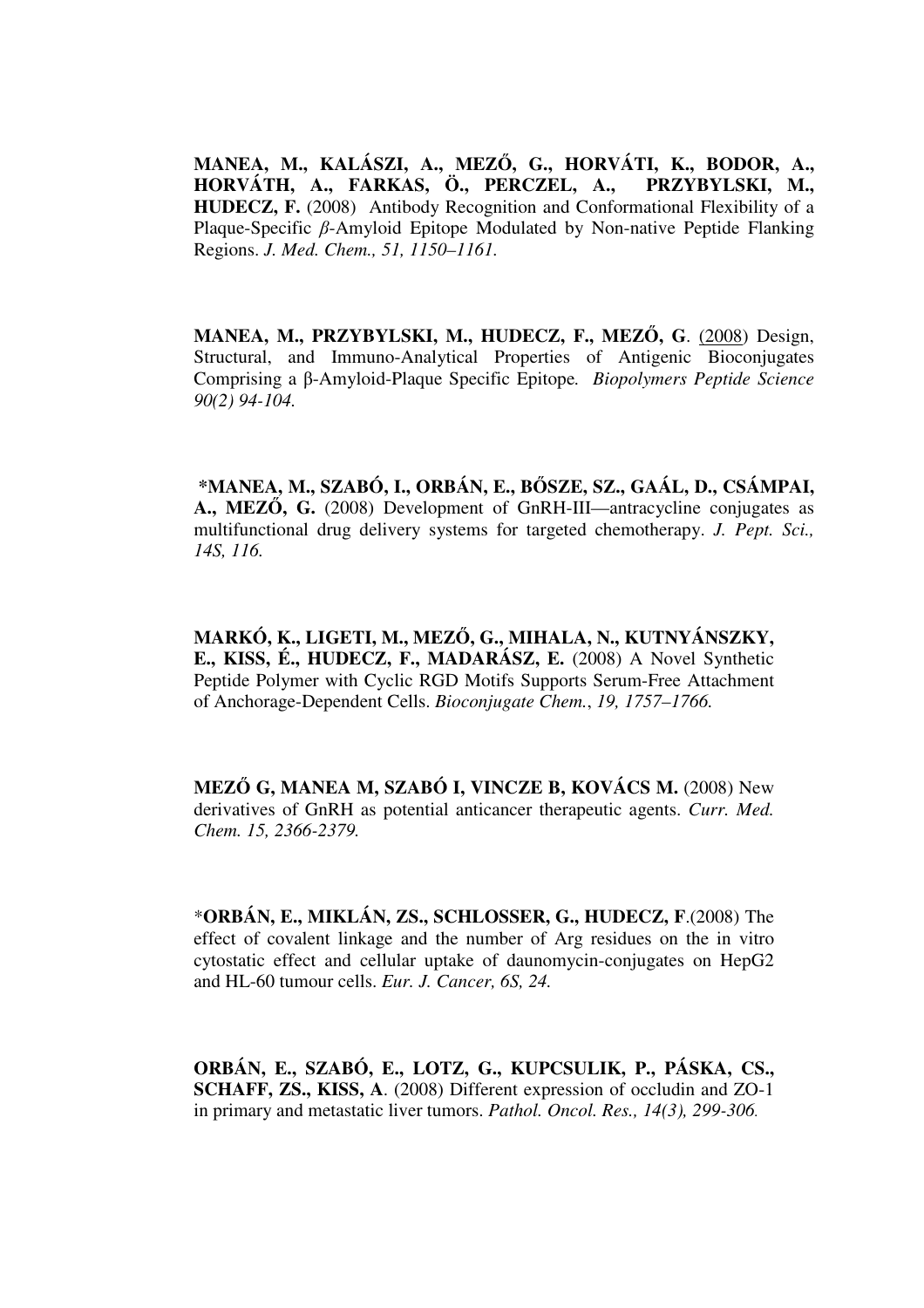POCZA, P., SÜLI-VARGHA, H., DARVAS, ZS., FALUS, A. (2008) Locally generated VGVAPG and VAPG elastin-derived peptides amplify melanoma invasion *via* the galectin-3 receptor. *Int. J. Cancer, 122, 1972-1980.* 

Π

**POCSFALVI, G., CACACE, G., CUCCURULLO, M., SERLUCA, G., SORRENTINO, A., SCHLOSSER, G., BLAIOTTA, G., MALORNI, A.**  (2008) Proteomic analysis of exoproteins expressed by enterotoxigenic Staphylococcus aureus strains. *Proteomics, 8: 2462-2476.*

**\*SZABÓ, I., B**Ő**SZE, SZ., ORBÁN, E., VINCZE, B., GAÁL, D., CSUKA, O., HUDECZ, F., MEZ**Ő**, G.** (2008) *In vitro* and *in vivo* antitumor effect of symmetric GnRH-III dimer derivatives. *J. Pept. Sci., 14S, 117.*

**SZABÓ, I., B**Ő**SZE, SZ., KOVÁCS, M., VINCZE, B., CSUKA O., HUDECZ F., MEZ**Ő **G.** (2008) Anti proliferative effect of GNRH-III and GNRH-II peptide derivatives on MCF-7, T47-d and HT-29 cells. *Eur. J. Cancer, 6S: 69.*

**SZABÓ, R., MEZ**Ő**, G., PÁLLINGER, É., KOVÁCS, P., KÖHIDAI, L., B**Ő**SZE, Sz., HUDECZ, F.** (2008) *In Vitro* Cytotoxicity, Chemotactic Effect, and Cellular Uptake of Branched Polypeptides with Poly[L-Lys] Backbone by J774 Murine Macrophage Cell Line. *Bioconjugate Chem., 19, 1078–1086.*

**TUGYI, R., MEZ**Ő**, G., SCHLOSSER, G., FELLINGER, E., ANDREU, D., HUDECZ, F.** (2008) Effect of Conjugation with Polypeptide Carrier on the Enzymatic Degradation of Herpes Simplex Virus Glycoprotein D Derived Epitope Peptide. *Bioconjugate Chem., 19, 1652 – 1659.*

**\*URAY K, MAGYAR A, BARTOS Á, SÁRMAY G, HUDECZ F.**  (2008) Fc-gamma receptor binding peptide chimeras and conjugates against autoimmune diseases*. Drugs Fut., 33(A), 235.* 

## **VILÁGI, I., KISS, D.S., FARKAS, A., BORBÉLY, S., TÁRNOK, K., HALASY, K., BÁNÓCZI, Z., HUDECZ, F., FRIEDRICH, F**. (2008) Synthetic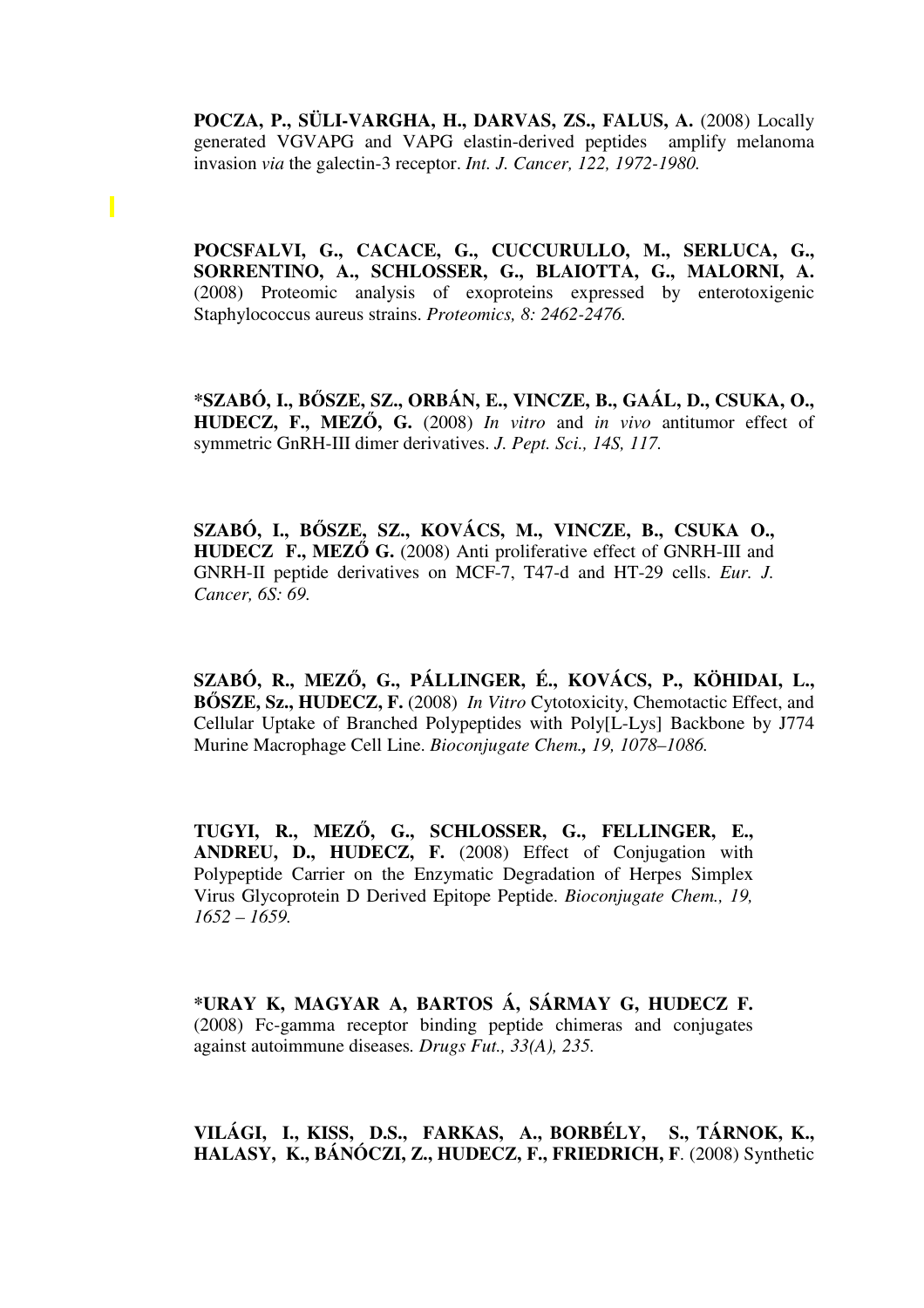calpain activator boosts neuronal excitability without extra  $Ca^{2+}$ . *Mol. Cell. Neurosc., 38, 629-636.*

## **El**ő**adások, poszterek nemzetközi vagy hazai konferencián**

**BACSA B., HORVÁTI, K., BÕSZE, SZ., ANDREAE, F., KAPPE, C.O.** (2008) Solid-Phase Peptide Synthesis at Elevated Temperatures - A Comparison of Conventional and Microwave Heating Technology. *30th European Peptide Symposium, Helsinki, Finland*

**BAI K.B., LÁNG O., K**Ő**HIDAI L., HUDECZ F., MEZ**Ő **G.** (2008) Chemotactic Drug Targeting (CDT) Synthesis and *in vitro* application of chemotactic drug delivery systems. *30th European Peptide Symposium, Helsinki, Finland*

**BAI K.B., LÁNG O., K**Ő**HIDAI L., HUDECZ F., MEZ**Ő **G.** (2008) Design, characterization and in vitro applications of novel chemotactic peptide-based drug delivery systems against cancer. *20th Meeting of the European-Association-for-Cancer-Research, Lyon, France*

**BARTOS Á., URAY K., HUDECZ, F**. (2008) Etilénglikol származékok használata peptidszintézisben. *MKE Vegyészkonferencia, Hajdúszoboszló, Magyarország*

**BÁNÓCZI, Z., BENICSEK, M., ORBÁN, E., HUDECZ, F**. (2008) Cell-uptake of calpastatin peptides conjugated with penetratin. *2 nd International Symposium "Cellular Delivery of Therapeutic Macromolecules 2008", Cardiff, UK*

**BÁNÓCZI, Z., FARKAS, A., ALEXA, A., TANTOS, Á., TOMPA, P., FRIEDRICH P., HUDECZ, F.,** (2008) Detection and modification of intracellular calpain activity by cell penetrating peptide conjugate. *30th European Peptide Symposium, Helsinki, Finland*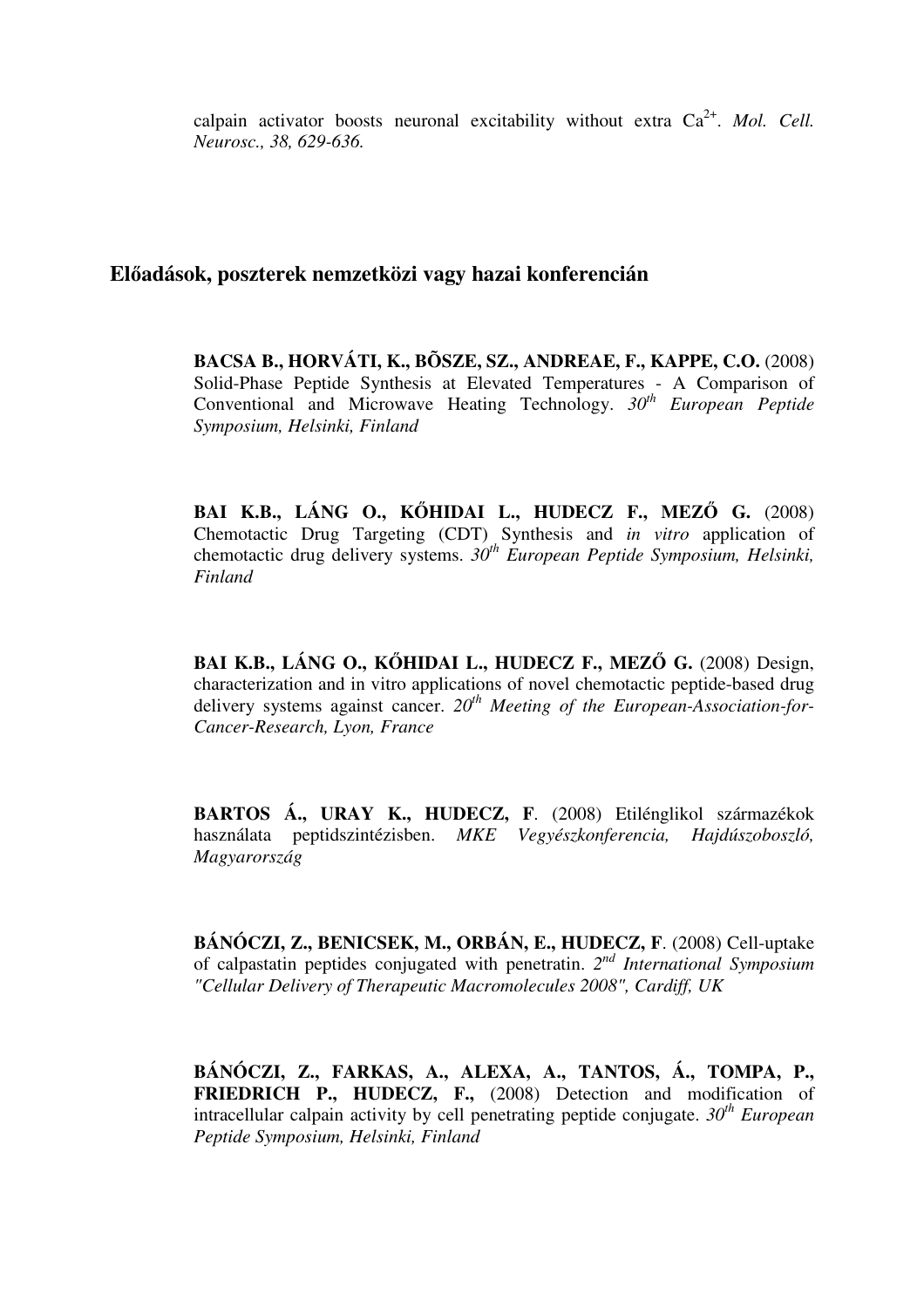**BÁNÓCZI, Z., FARKAS, A., ALEXA, A., TANTOS, Á., TOMPA, P., FRIEDRICH, P., HUDECZ, F.** (2008) Study of intracellular calpain function and activity. *1 st Hungarian-Singaporean Workshop on Drug Discovery and Biomaterials, Budapest, Hungary*

**BÁNÓCZI, Z., ORBÁN, E., TANTOS, Á., ALEXA, A., FARKAS, A., FRIEDRICH, P., HUDECZ, F.** (2008) Sejtpenetráló peptidek alkalmazása biológiailag aktív vegyületek sejtbejuttatásában. *Gyógyszerkémiai és Gyógyszertechnológiai Szimpózium 2008, Zalakaros, Magyarország*

**FARKAS, A., VILÁGI, I., KISS, D.S., BORBÉLY, S., HALASY, K., BÁNÓCZI, Z., HUDECZ, F., FRIEDRICH, P.** (2008) Szintetikus kalpain aktivátor extra Ca2+ nélkül növeli a neuronális ingerlékenységet. *Magyar Biokémiai Egyesület 2008. évi Vándorgy*ű*lése, Szeged, Magyarország*

**HORVÁTI, K., MEZ**Ő**, G., SZABÓ, N., VÉRTESSY, B., VARGA, B., GROLMUSZ, V., HUDECZ, F., B**Ő**SZE, SZ.** (2008) Peptide conjugates of new *in silico* identified drug candidates and first/second line antituberculars - design, synthesis and antimycobacterial effect. *30th European Peptide Symposium*, *Helsinki, Finland*

**HUDECZ, F., MIKLÁN, ZS., BÁNÓCZI Z., ORBÁN, E., B**Ő**SZE B**Ő**SZE SZ., HORVÁTI, K., MEZ**Ő**, G.** (2008) Synthesis and biomedical application of peptide based bioconjugates. *1 st Hungarian-Singaporean Workshop on Drug Discovery and Biomaterials, Budapest, Hungary* 

**HUDECZ F. MIKLÁN, ZS., ORBÁN, E., BÁNÓCZI Z., SZABÓ, R.. B**Ő**SZE SZ., HORVÁTI, K., MEZ**Ő**, G.** (2008) Synthesis and application for targeting of peptide bioconjugates. Cell-penetrating peptides. *Satellite Symposium, 30th European Peptide Symposium*, *Helsinki, Finland*

**HUDECZ, F., MIKLÁN, ZS., BÁNÓCZI, Z., ORBÁN, E., SZABÓ, R.. B**Ő**SZE, SZ., HORVÁTI, K., FARKAS, A., FRIEDRICH, P., MEZ**Ő**, G.** (2008) Hatóanyagot, riporter molekulát tartalmazó peptid-konjugátumok szintézise, funkcionális sajátságok. *MKE Vegyészkonferencia, Hajdúszoboszló, Magyarország*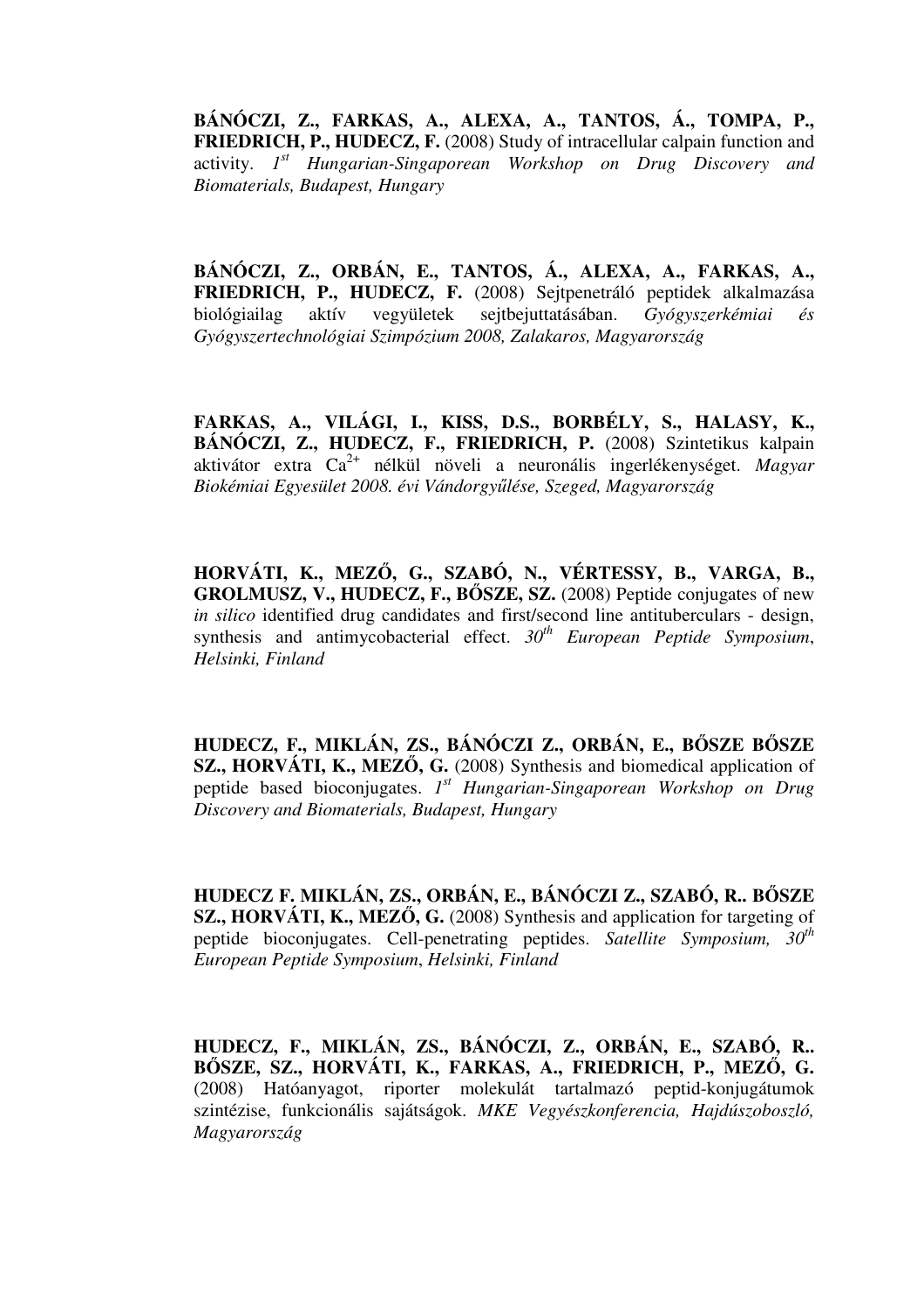**HUDECZ, F., ORBÁN, E., MIKLÁN, ZS., SZABÓ R., BÁNÓCZI, Z., REMÉNYI, J., GAÁL, D.** (2008) Drug-peptide conjugates with antitumour or antiparasite activity. *EHRLICH II –*  $2<sup>nd</sup>$  *World Conference on Magic Bullets. Celebrating the 100th Anniversary of the Nobel Prize Award to Paul Ehrlich, Nürnberg, Germany*

**HUDECZ, F., TUGYI, R., SCHLOSSER, G., MEZ**Ő**, G., URAY, K., FELLINGER, E., ANDREU, D.** (2008) Strategies to improve enzymatic stability of peptide epitopes in complex biological matrices: Cyclisation, partial D-amino acid substitution and conjugation. *6 th Hellenic Forum on Bioactive Peptides, Patras, Greece*

**MADARASZ, E., LEVKOVETS, I., MARKÓ, K., MEZ**Ő**, G., SZÉKÁCS, A., ERDELYI, K., SZENDRO, I.** (2008) Label free biosensor assay on the kinetics of cell-substrate interactions. *10th World Congress on Biosensors, Shanghai, China*

**MADARASZ, E., MEZ**Ő**, G., MARKÓ, K., LEVKOVETS, I., SZELÉNYI, J., ERDELYI, K., SZENDRO, I.** (2008) Cell Attachment to Artifical Surfaces, Novel Adhesion Materials and Detection Systems; *BIT 1st Annual World Congress of Industrial Biotechnology, Hangzhou, China*

**MAGYAR, A., NEER, ZS., SZARKA, E., HUDECZ, F., SÁRMAY, G. (2008)** The role of deiminated protein antigens in the diagnosis of Rheumatoid Arthritis. *30th EPS, Helsinki, Finland*

**MANEA, M., SZABÓ, I., ORBÁN, E., GAÁL, D., CSÁMPAI, A., B**Ő**SZE, SZ., MEZ**Ő**, G.** (2008) Development of GnRH-III—antracycline conjugates as multifunctional drug delivery systems for targeted chemotherapy.  $30^{th}$  *EPS*, *Helsinki, Finland*

**MANEA, M., MEZ**Ő**, G., MAFTEI, M., URAY, K., HUDECZ, F., PRZYBYLSKI, M.** (2008) Immunoanalytical properties of bioconjugates containing a β-amyloid plaque-specific epitope. *3 rd ESF Conference on Functional Genomics and Disease, Innsbruck, Austria*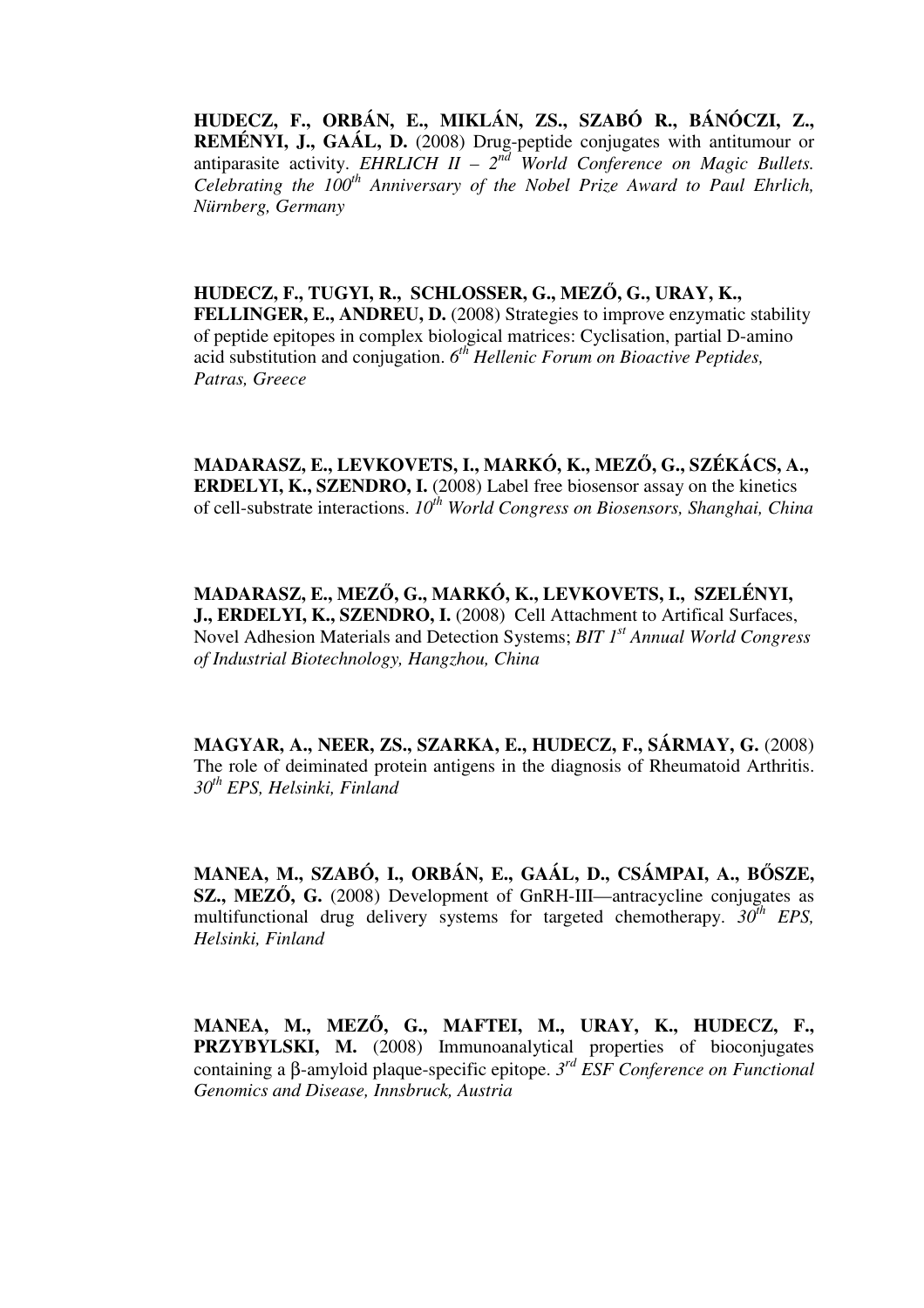**MEZ**Ő**, G., BAI, K., SZABÓ, I., MANEA, M., ORBÁN, E., GAÁL, D., B**Ő**SZE, SZ.** (2008) Novel antineoplastic agent – peptide conjugates as drug delivery systems for targeted chemotherapy. *EHRLICH II – 2nd World Conference on Magic Bullets. Celebrating the 100th Anniversary of the Nobel Prize Award to Paul Ehrlich, Nürnberg, Germany*

**MEZ**Ő**, G., SZABÓ, I., MANEA, M., ORBÁN, E., B**Ő**SZE, SZ., SZABÓ, R., GAÁL, D., VINCZE, B., KAPUVÁRI, B., BOLDIZSÁR, M., CSUKA, O., HUDECZ, F.** (2008) Drug delivery systems based on gonadotropin-releasing hormone. *1 st Hungarian-Singaporean Workshop on Drug Discovery and Biomaterials, Budapest, Hungary*

**MIKLÁN, ZS., ORBÁN, E., SCHLOSSER, G., HUDECZ, F.:** Új daunomicin – oligoarginin konjugátumok szintézise és jellemzése; különböző kapcsolási módszerek összehasonlítása. *MKE Vegyészkonferencia, Hajdúszoboszló, Magyarország*

**ORBÁN, E**.**, MIKLÁN, ZS., SCHLOSSER, G., HUDECZ, F.** (2008) The effect of covalent linkage and the number of Arg residues on the in vitro cytostatic effect and cellular uptake of daunomycin-conjugates on HepG2 and HL-60 tumour cells. *20th Meeting of the European-Association-for-Cancer-Research, Lyon, France* 

**SCHLOSSER, G., VILLARREAL, L., RIBBING, C., KOEHLER, I., YAGUDAYEV, D., SHEKEL, M., LELLOUCHE, J.P., BACHMANN, P.K.**  (2008) Surface-attached carbon nanotube arrays for matrix-assisted laser desorption/ionization mass spectrometry. *26th Informal Meeting on Mass Spectrometry, Fiera di Primiero, Italy*

**SZABÓ, I., B**Ő**SZE, SZ., ORBÁN, E., VINCZE, B., GAÁL, D., CSUKA, O., HUDECZ, F., MEZ**Ő**, G.** (2008) *In vitro* and *in vivo* antitumor effect of symmetric GnRH-III dimer derivatives. *30th EPS, Helsinki, Finland*

**SZABÓ, I., B**Ő**SZE, SZ., KOVÁCS, M., VINCZE, B., CSUKA O., HUDECZ F., MEZ**Ő **G.** (2008) Anti proliterative effect of GNRH-III and GNRH-II peptide derivatives on MCF-7, T47-d and HT-29 cells. *20th Meeting of the European Association for Cancer Research, Lyon, France*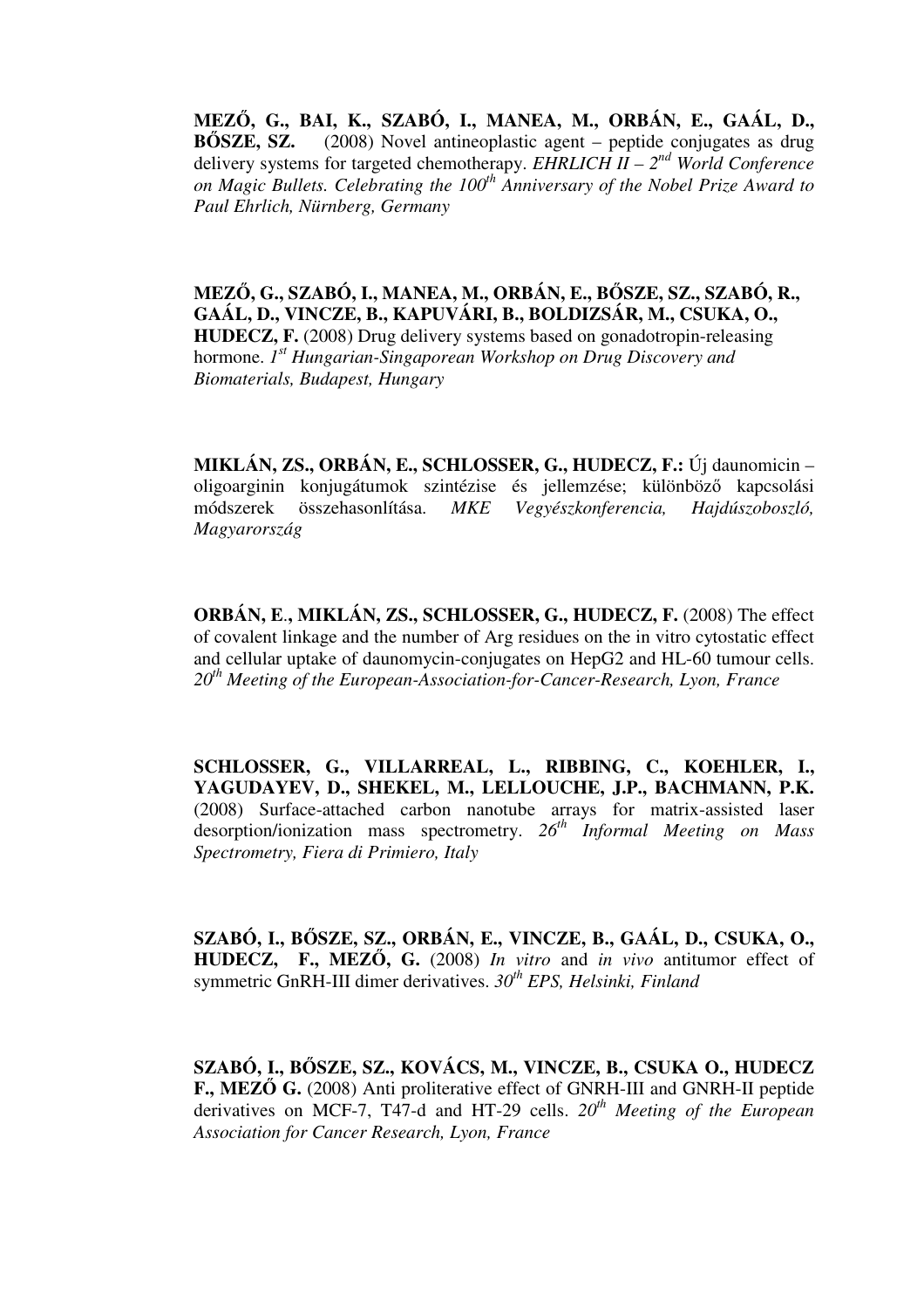**SZABÓ, R., BÁNÓCZI, Z., REMÉNYI, J., MEZ**Ő**, G., HUDECZ, F.** (2008) Delivery of daunomycin-polypeptide conjugates into murine leukaemia cell lines and bone marrow derived macrophages. *2 nd International Symposium "Cellular Delivery of Therapeutic Macromolecules 2008", Cardiff University, Cardiff, UK*

**SZARKA, E., NEER, ZS., MAGYAR, A., HUDECZ. F., BRÓZIK, M., GERGELY, P., PAZÁR. B., POÓR, GY., SÁRMAY, G.** (2008) A rheumatoid arthitis korai diagnosztizálásában alkalmazható szintetikus citrullinált peptidek azonosítása I. *Magyar Immunológiai Társaság XXXVII. Vándorgy*ű*lése, Budapest, Magyarország*

**URAY, K., MAGYAR, A., BARTOS, Á., SÁRMAY, G., HUDECZ, F.** (2008) Fc-gamma receptor binding peptide chimeras and conjugates against autoimmune diseases. *XXth International Symposium on Medicinal Chemistry, Vienna, Austria*

**El**ő**adások munkabizottsági üléseken, intézményekben**

**BAI, K.B., LÁNG, O., K**Ő**HIDAI, L., HUDECZ, F., MEZ**Ő**, G.** (2008) Hatóanyag szállító biokonjugátumok tervezése, szintézise és *in vitro* alkalmazása. *Peptidkémiai Munkabizottság tudományos ülése, Balatonszemes, Magyarország*

**BÁNÓCZI, Z., FARKAS, A., TANTOS, Á., ALEXA, A., MEZ**Ő**, G., FRIEDRICH, P., HUDECZ F.** (2008) Új sejtpenetráló kalpain-szubsztrát szintézise és vizsgálata, 2. *Peptidkémiai Munkabizottság tudományos ülése, Balatonszemes, Magyarország*

**HORVÁTI, K., MEZ**Ő**, G., SZABÓ, N., VÉRTESSY, B., GROLMUSZ, V., HUDECZ, F., B**Ő**SZE, SZ.** (2008) Új, *in silico* azonosított hatóanyagok és alkalmazott antituberkulotikumok peptid konjugátumainak szintézise és antimikobakteriális hatásának vizsgálata. *Peptidkémiai Munkabizottság tudományos ülése, Balatonszemes, Magyarország*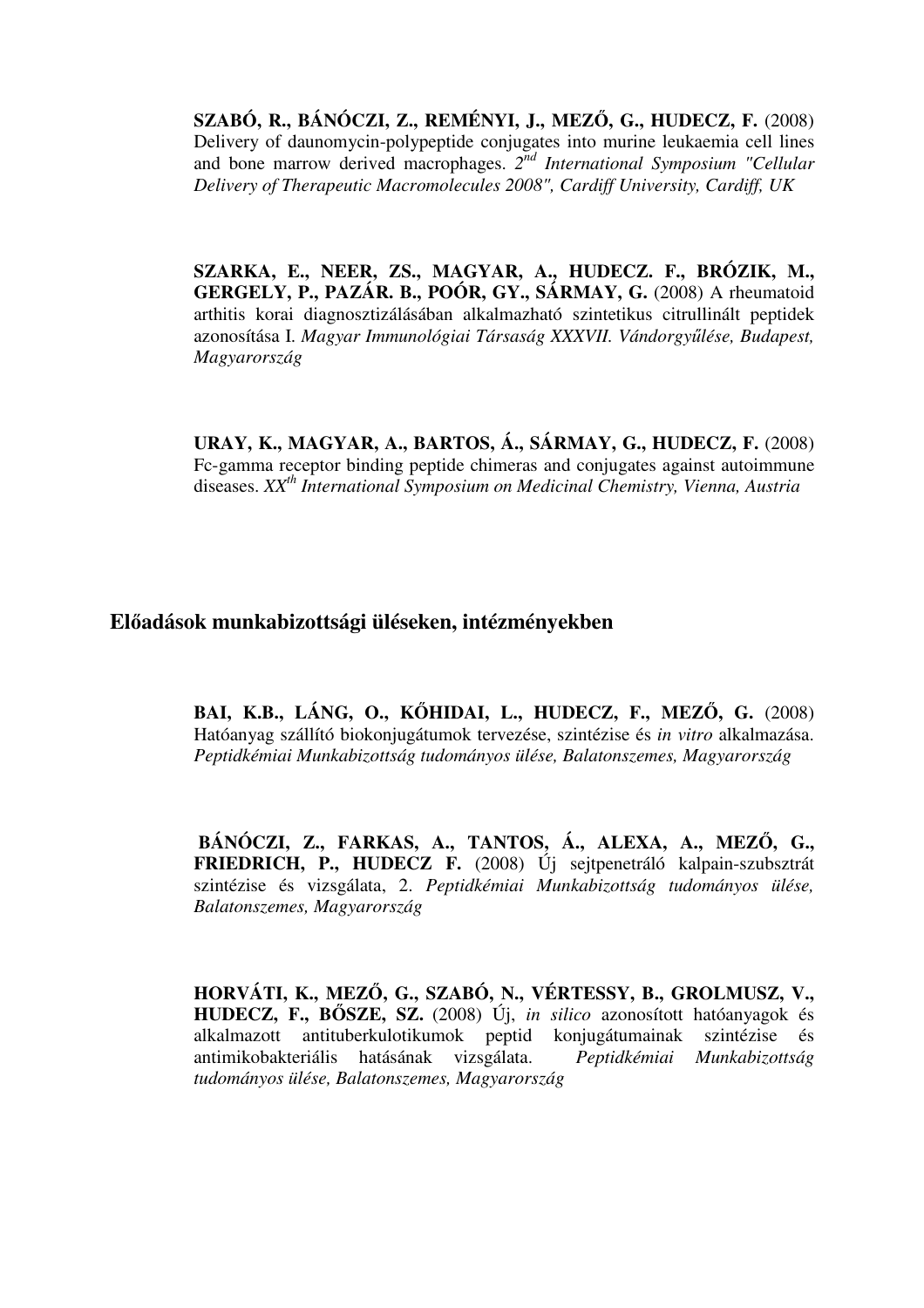**HUDECZ, F.** (2008) Drug targeting by peptide bioconjugates. *Institute of Infectious Disease and Molecular Medicine, Faculty of Health Sciences, University of Cape Town, South Africa* 

**HUDECZ, F.** (2008) Identification and structural modification of protein epitopes: the peptide approach. *Institute of Infectious Disease and Molecular Medicine, Faculty of Health Sciences, University of Cape Town, South Africa* 

**KAPUVÁRI, B., MEZ**Ő**, G., VINCZE, B., CSUKA, O.** (2008) GnRH származékok szintézise és *in vitro* antiproliferációs hatásuk. *Peptidkémiai Munkabizottság tudományos ülése, Balatonszemes, Magyarország*

**K**Ő**HIDAI, L., HEGEDÜS, A., BAI, K.B., LÁNG, O., MEZ**Ő**, G., HUDECZ, F.** (2008) Adenokarcinóma sejtvonalak (LM2 és LM3) fMLF-et tartalmazó peptidek által kiváltott kemotaxisa - Van-e ideális kemotaxis assay? *Peptidkémiai Munkabizottság tudományos ülése, Balatonszemes, Magyarország*

**LAJKÓ, E., SZABÓ, I., ANDÓDY, K., HUDECZ, F., MEZ**Ő**, G., K**Ő**HIDAI, L.** (2008) GnRH vegyesdimerek hatása csillós egysejtű és humán monocita modell-sejtek kemotaktikus válaszreakciójára. *Peptidkémiai Munkabizottság tudományos ülése, Balatonszemes, Magyarország*

**LÁNG, O., BAI, K.B., MEZ**Ő**, G., HUDECZ, F., VARGA, G., K**Ő**HIDAI, L.** (2008) Tuftsin alapú peptidkonjugátumok hatása ParC10 sejtekre - Impedancia mérésen alapuló adhézió és micro-motion vizsgálatok. *Peptidkémiai Munkabizottság tudományos ülése, Balatonszemes, Magyarország*

**MAGYAR, A.** (2008) Antibody epitope scanning – Non cleavable multipin peptide synthesis. *INSERM Institut Claude de Préval, Université Paul Sabatier, Toulouse, France*

**MAGYAR, A., NEER, ZS., SZARKA, E., HUDECZ, F., SÁRMAY, G.** (2008) Szintetikus, citrullint tartalmazó peptidek szerepe a rheumatoid arthritis korai felismerésében. *Peptidkémiai Munkabizottság tudományos ülése, Balatonszemes, Magyarország*